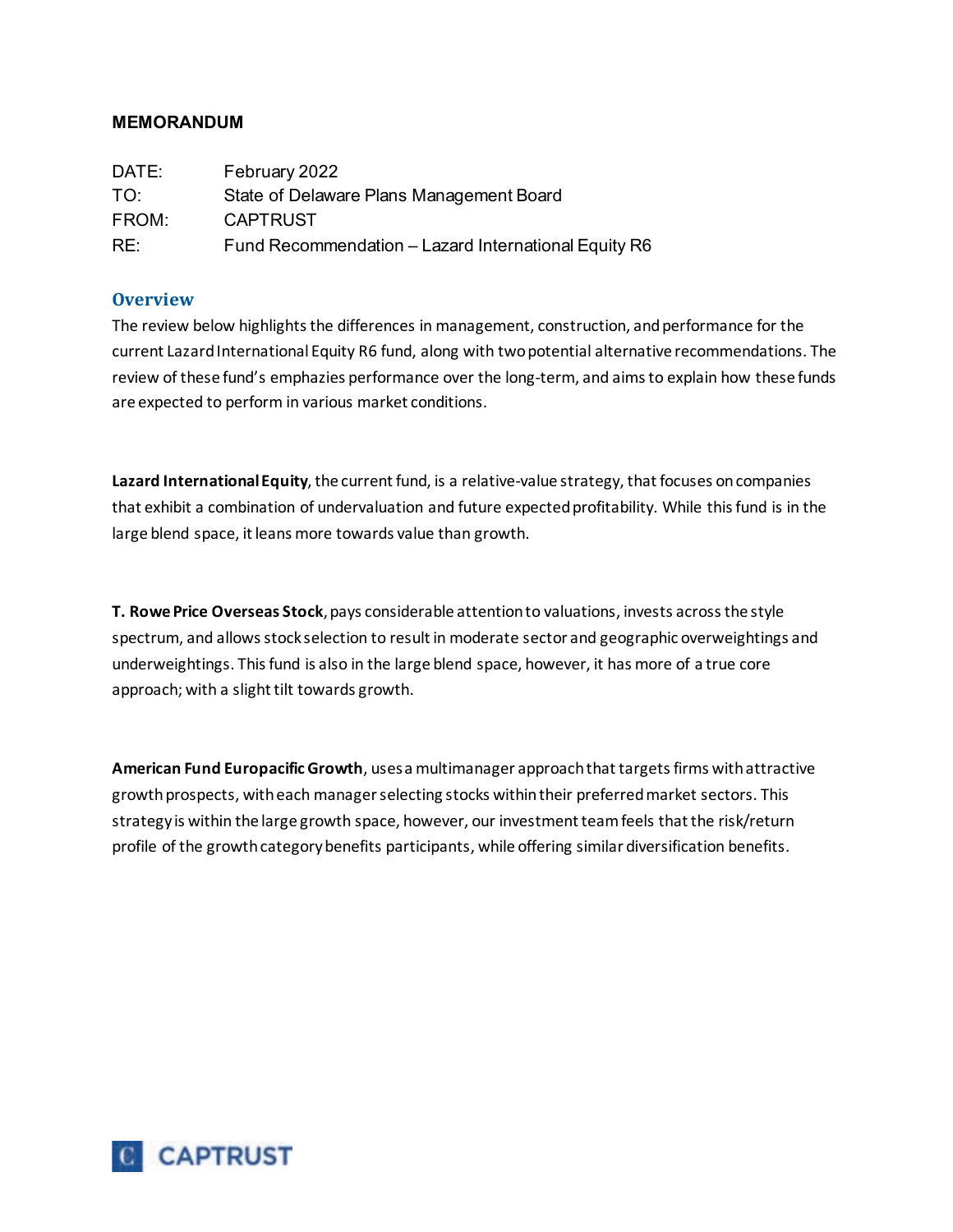### **Correlation of Funds**



Source: Morningstar as of 01.31.2022

**Current Fund: Lazard Inernational Equity**

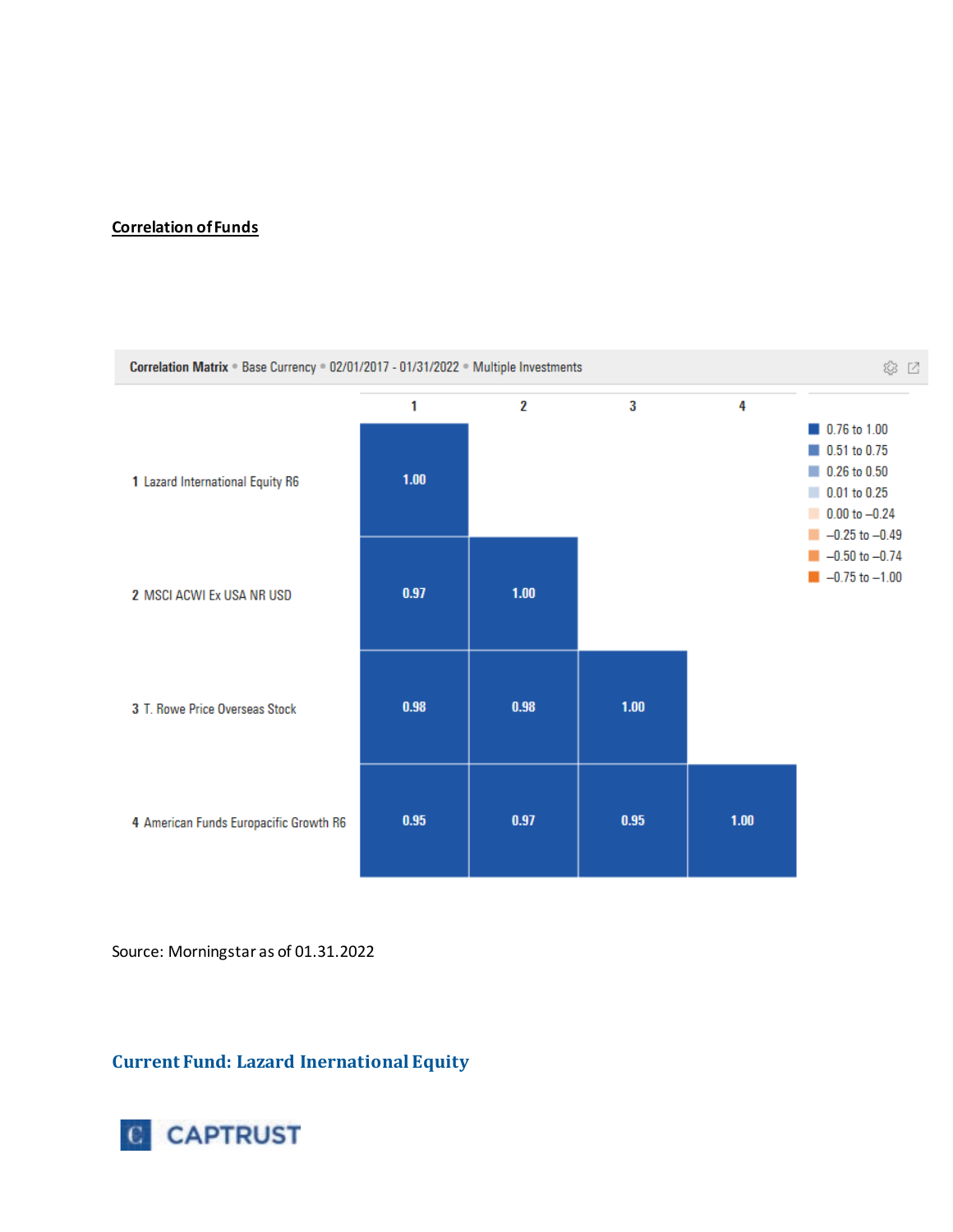### Management:

Michael Fry, this strategy's lead manager, has 40 years of industry experience and joined Lazard in 2005. He is supported by a seasoned portfolio management team averaging 9.5 years of tenure. The portfolio managers are supported by a large global platform of sector analysts who undertake accounting validation to ensure financial metrics are accurate.

More than 30 analysts support this fund and several other broad international funds; nearly all have been at Lazard at least five years, and about half have been at the firm at least a decade. This team's orientated approach has easedkey-person risk to an extent, and a career-analyst track has also lent stability.

### Process:

The investment process uses metrics like return on equity, return on assets, and operating margin in order to assess financial productivity. The next step is to compare those metrics with valuation measures suchas price/book, price/earnings, price/cash flow and price/sales.

Since 2010, Michael Fry has led the five-person investment team. He is backed by a global research platform of analysts that is organized into six sector teams. The research team drives all initial investment ideas and presents their ideas to the portfolio management team.

It is the sole discretion of the portfolio manager on whether a stock is added to the portfolio. The strategy will hold 40 - 70 positions with market caps of \$5B or greater. The strategy seeks long-term investments while keeping turnover around 20% annually.

The strategy is well diversified across sectors and regions with specific risk controls for each. In addition, the team limits the maximum position size to 6% of the portfolio.

The strategy implements a fundamentally focused, research-intensive investment process that yields a portfolio of higher quality companies going through short-term concerns. This process along with a portfolio of 60 investment ideas can lead to shorter term volatility.

# Performance:

Long-term performance has been consistent with the team demonstrating an ability to protect capital in downward markets. This can be seen with consistent down capture ratios between 80% and 90% over 3, 5 and 10-year spans. The strategy typically wins by shielding investors' capital in sell-offs, capturing only 87% of the index's drawdowns since inception.

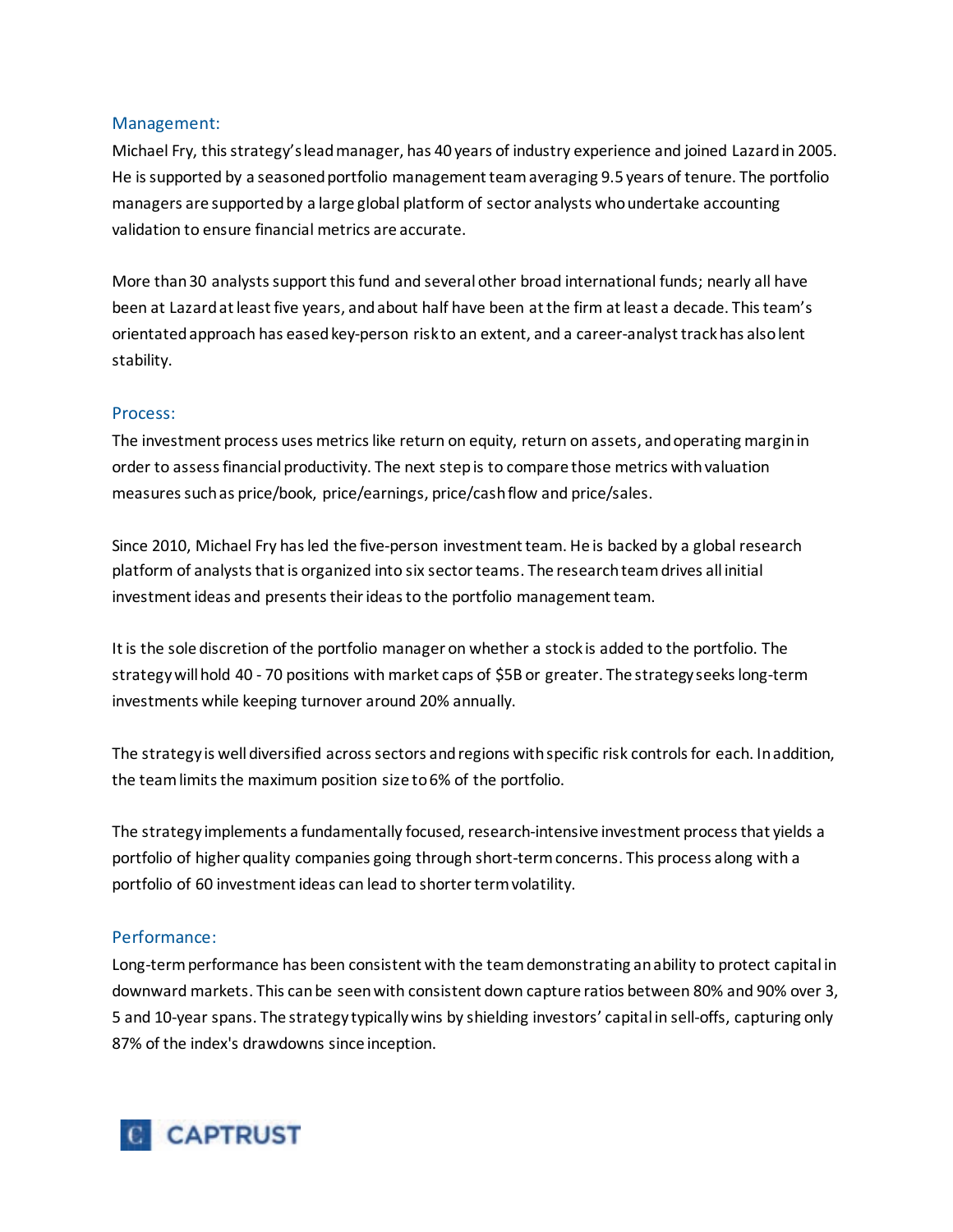2016 performance was a struggle for the strategy particularly in the 4th quarter. A focus on high quality ROE companies negatively impacted the portfolio as low quality, cyclical sectors drove the market. The portfolio will underperform when lower quality stocks lead the market.

This strategy also struggled in early 2020's pandemic-related sell-off. Its 34.2% decline from Jan. 22 through March 23 was slightly worse than the MSCI EAFE benchmark's 33.7% decline.

Over longer periods, however, performance has been more impressive. From manager John Reinsberg's January 1992 start through April 2021, the strategy's institutional shares' 6.0% annualized return outpaced its foreign large-blend Morningstar Category's 4.4% and the benchmark's 5.7%.

In 2021, the fund had periods of outperformance that created opportunies for potential reversal in the fund's longer term lagging performance. Unfortunately, the fund failed to capitalize on this momentum, and finished the year in the bottom quartile against peers due to a poor quarter four performance. While the fund's longer term history remains above the index, the trajectory of performance and inability for the fund to substantially protect on the downside has weakened our resolve in this strategy.

# **Potential Replacement #1: T. Rowe Price overseas stock**

# Management:

Ray Mills has been the lead portfolio manager for the strategy for 21 years and is the sole decision maker for the fund.

Ray is supported by a team of 221 U.S. and non-U.S. research analysts that are sector specialists. Each analyst covers approximately 20-30 stocks each. There are approximately 20-30 analysts with names directly in the Overseas portfolio.

Portfolio managers across the T. Rowe franchise hold regular research meetings to discuss the current macroeconomic environment. Additionally, Ray has frequent meetings and ongoing communications with the analyst team to discuss company specific content. There is an annual review of each of the analysts that covers the success of their stock picks and their ability to get ideas into portfolios.

#### Process:

This strategypursues companies with fundamental strengths and long-term prospects that are better than their stock prices indicate. Management looks for attributes such as accelerating earnings and cash

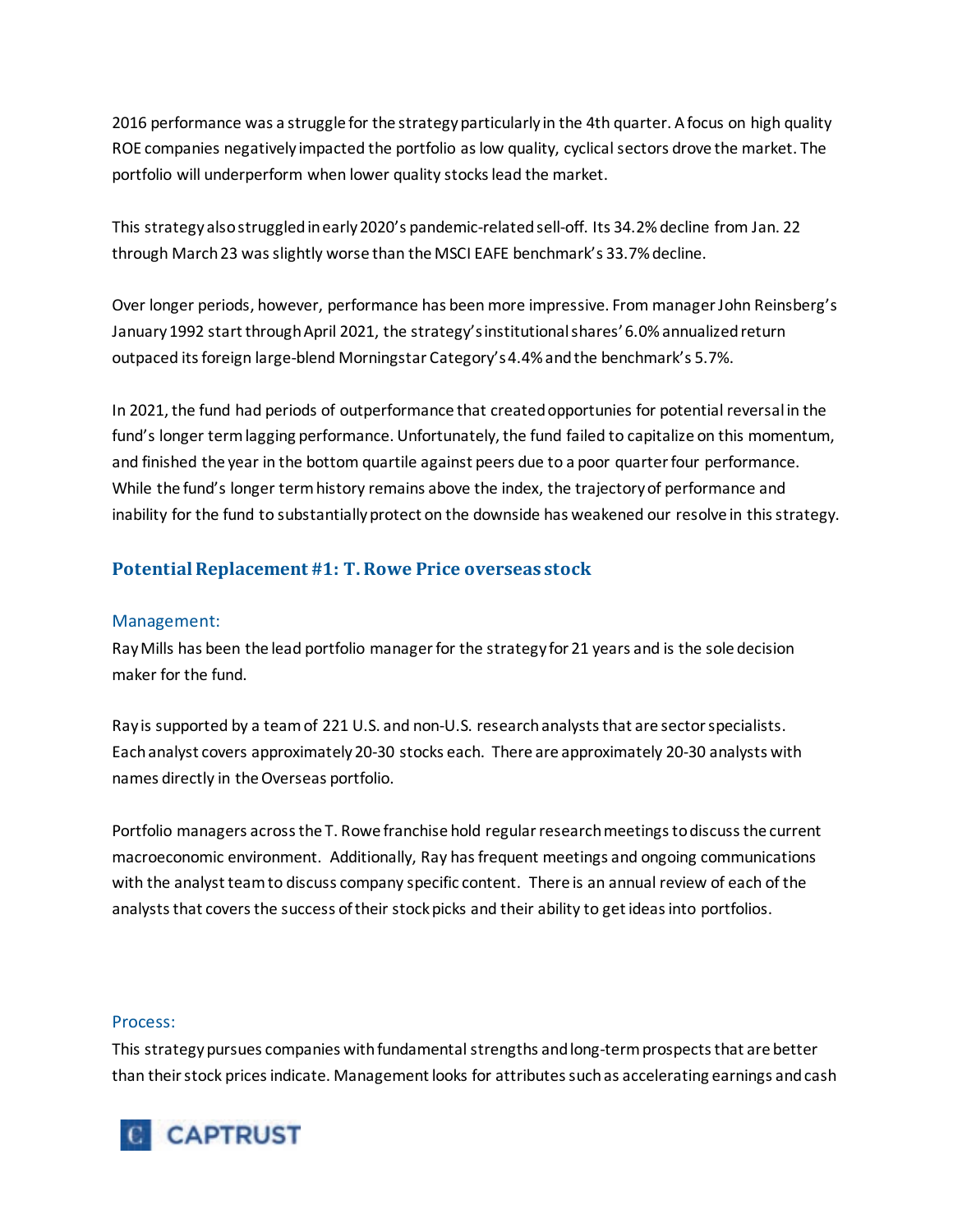flows, healthy financials, barriers to entry, and managements with sound strategic and operational vision. Valuation metrics include earnings, cash flow, sales, and asset-based metrics; emphasizing different metrics for different industries and stocks, and evaluating them from historical, relative, and absolute perspectives.

This is a core, mostly developed markets, non-US equity mandate. It allows for up to 15% emerging markets, but in practice is more in the 4-9% range with a focus on higher quality emerging market names. The strategy is all-cap in nature with 70-75% in large-cap (> \$25B market cap), 20% mid-cap and 5-10% small-cap.

The team benchmarks against the MSCI EAFE Index. While the bulk of the holdings will be core in nature, there will be some tails in smaller allocations with a deeper value or growth leaning in terms of valuation and growth rates.

The strategy uses a long-term approach to investing and turnover has averaged 20-30% historically. Identifying secular business drivers for a company is one of the most important aspects of the process. Strong management teams with a history of smart capital allocation decisions are also important.

Additionally, time is spent on valuation analysis for a company relative to the market, its own operating history and to its peers. The portfolio will hold 140-180 names which helps with the consistency of results and reduced tracking error.

There is a separate risk management team (the Steering Committee) that meets every two weeks to review all of the T. Rowe portfolios. Portfolio managers know that they are being watched, but are allowed to make their own decisions. Individual stock positions are limited to a maximum of 5% and regions/sectors are limited to +/- 10% relative to the MSCI EAFE Index.

A note on the portfolios emerging market exposure, in general, the portfolio manager keeps their Chinese holdings at relatively small position sizes given the higher regulatory risk environment. They have a good pulse on that market with several Chinese nationals in T. Rowe's Hong Kong office. Current policy issues are more significant that past regulatory episodes with China, and as such, the team builds in a higher equity risk premium for those holdings. The portfolio's direct China exposure is 1-2% presently, about ½ of what they have held in the past. While Ping An Insurance has been a tough name this year, it is very inexpensive relative to history, so they are maintaining the position size at this time.

### Performance:

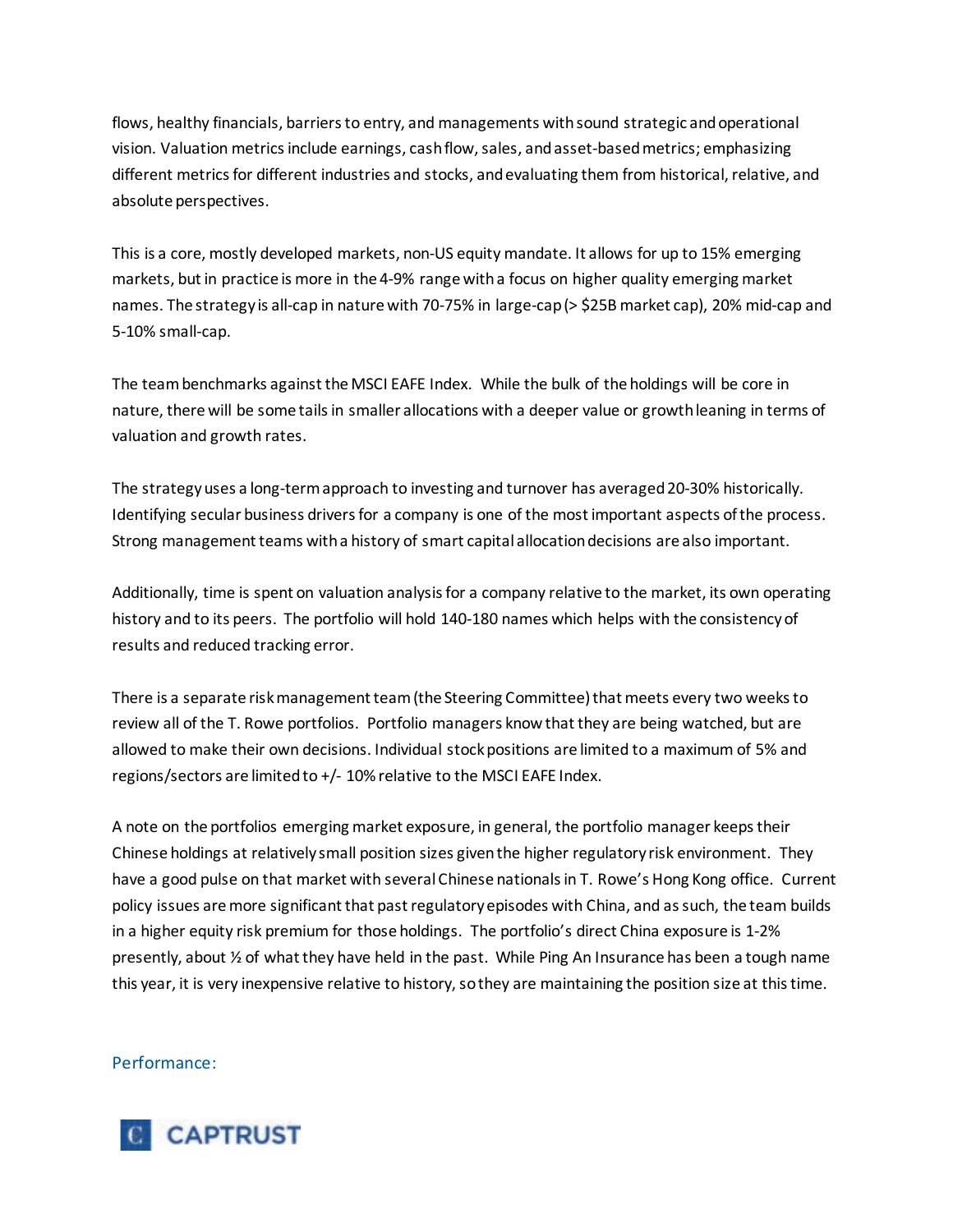The fund performs strongly in all trailing time periods. As of 12.31.2021, the fund is in the 16<sup>th</sup> percentile for the 1-year, 25<sup>th</sup> percentile for the 3-year, 25<sup>th</sup> percentile for the 5-year, and 20<sup>th</sup> percentile for the 10-year.

Year-to-date as of January  $31^{st}$ , the portfolio has outperformed both indexes and is right at the top quintile of the peer group. Intermediate and longer-term performance is attractive relative to both benchmarks on an absolute and risk adjusted basis.

# **Potential Replacement #2: American funds europacific growth**

# Management:

The strategy is run by an experienced team of 11 portfolio managers, who have an average tenure at the firm of 25 years. Each portfolio managerindepedently manages their portfolio based on their own investment approach. Some portfolio managers are more value-oriented, while others are more growthoriented.

Carl Kawaja, who has been on the strategy since 2000, serves as the strategy's Principal Investment Officer and ensures that the overall portfolio remains balanced and consistent with its mandate. The portfolio managers are supported by a large analyst team, who also manage a portion of the portfolio (roughly 15-20%).

While the strategy is classified as foreign large growth by Morningstar, it has more of a core growth approach due to the diverse views of the portfolio managers. This may cause the strategy's performance to differ from the peer group at times.

### Process:

American's multimanager approach lets managers independently run their own sleeves of the portfolio. Each uses his or her own style, and their combination fulfills the strategy's growth mandate while adding diversification. The managers do not shy away from risk: emerging-markets stakes are usually relatively high, and occasionally individual managers will put a large allocation into one or a few stocks.

While each portfolio manager has a different investment approach, they all have a long investment horizon and annual turnover in the overall portfolio is roughly 25-30%. The compensation structure reinforces this long-term mentality, as it is based on one, four, and eight-year periods with greater weighting on the longer periods.

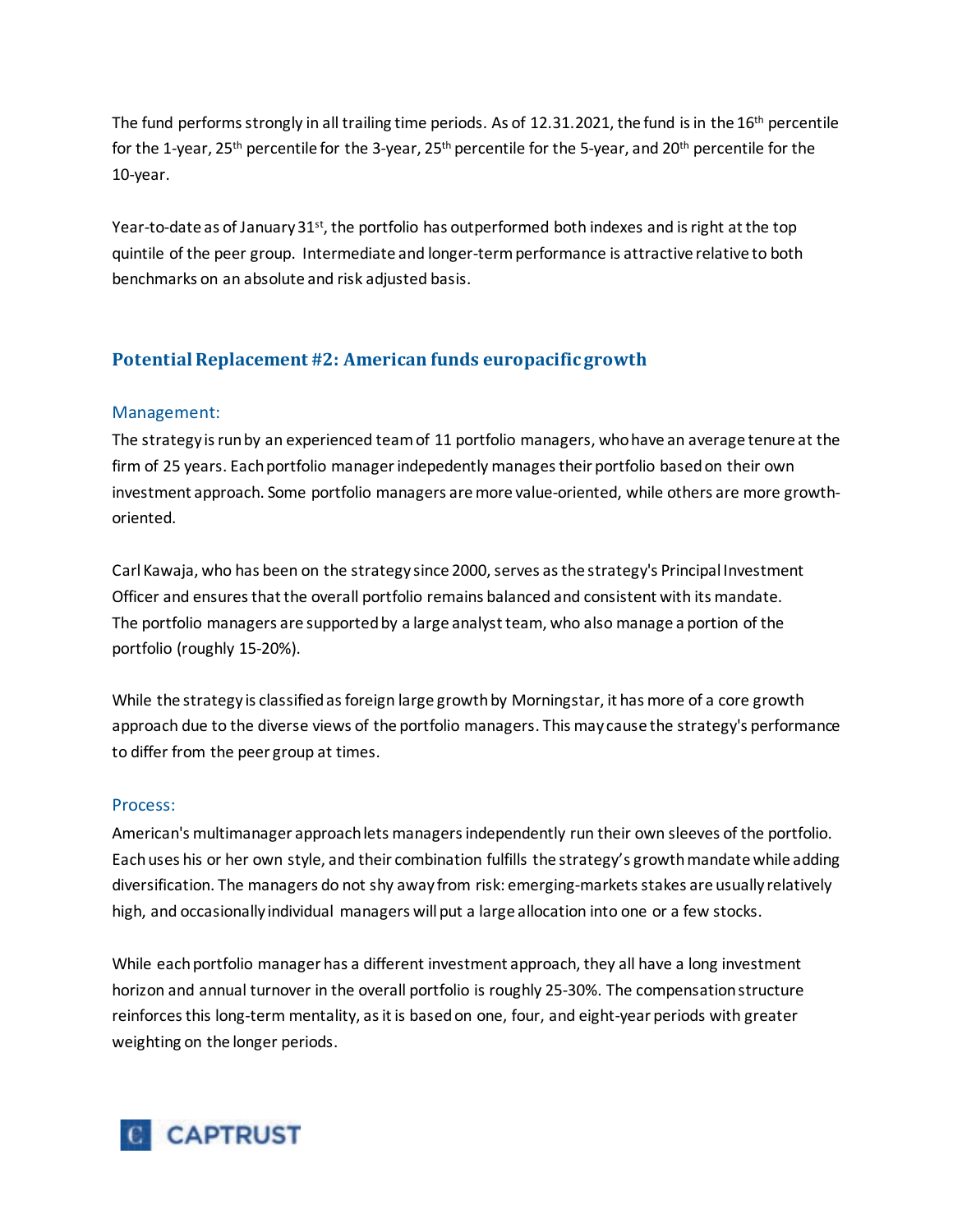Large analyst staffs support the managers with investment ideas and industry-specific analysis. A portion of the fund is devoted to an analyst-run research portfolio, too. This mix of independently managed portfolios across the international equity universe forms a broadly diversified portfolio.

The strategy has a sizable asset base of over \$100 billion. The long-term investment horizon and low overlap of individual portfolio manager holdings leads to more capacity. There are also benefits to scale, such as access to company management, a significant research budget, and lower expense ratios.

Due to the multi-manager approach, the strategy holds a large number of positions at roughly 300. However, the strategy is more concentrated in its top 20 holdings which comprise about 30% of the portfolio. Despite the large number of positions, the strategy will deviate from its benchmark in terms of sector and geographic weightings.

This large portfolio has distinctive sector positioning, though. Its tech stake has ranged from 11% to 21% over the past five years, versus the MSCI ACWI ex USA's 8%-13%. This posture contributes to the strategy's growth tilt relative to the core index.

There have been notable regional deviations, too. The managers have generally favored emerging markets, including Indian banks like HDFC and Kotak Mahindra, in the strategy's top-20 holdings. The strategy's India positioning has absorbed 7%-9% of assets over the past five years, versus 2%-3% for the index.

### Performance:

Performance for the strategy is mixed, as there are differences in comparing against either a foreign large blend group (where our CAPTRUST's investment team classifies the fund) or a foreign large growth (where Morningstar places the fund). Versus it's prospectus benchmark, however, the strategy has outperformed in the 3-, 5-, and 10- year time periods.

Performance in the last two downturns, however, was wanting. First, when international equities dropped from Jan. 29 to Dec. 24, 2018, the fund's 24.0% loss was 2.4 percentage points more than both the core and growth benchmarks. Most recently, the fund's 32.6% tumble in 2020's novel coronavirusdriven sell-off, though less than the core benchmark, was deeper than the growth index's 30.3% loss.

The strategy has made up lost ground in market rallies, though. The fund's robust rebound off March's lows contributed to its 24.8% 2020 calendar-year gain, which outpaced the growth and core benchmarks by 2.6 and 14.1 percentage points, respectively.